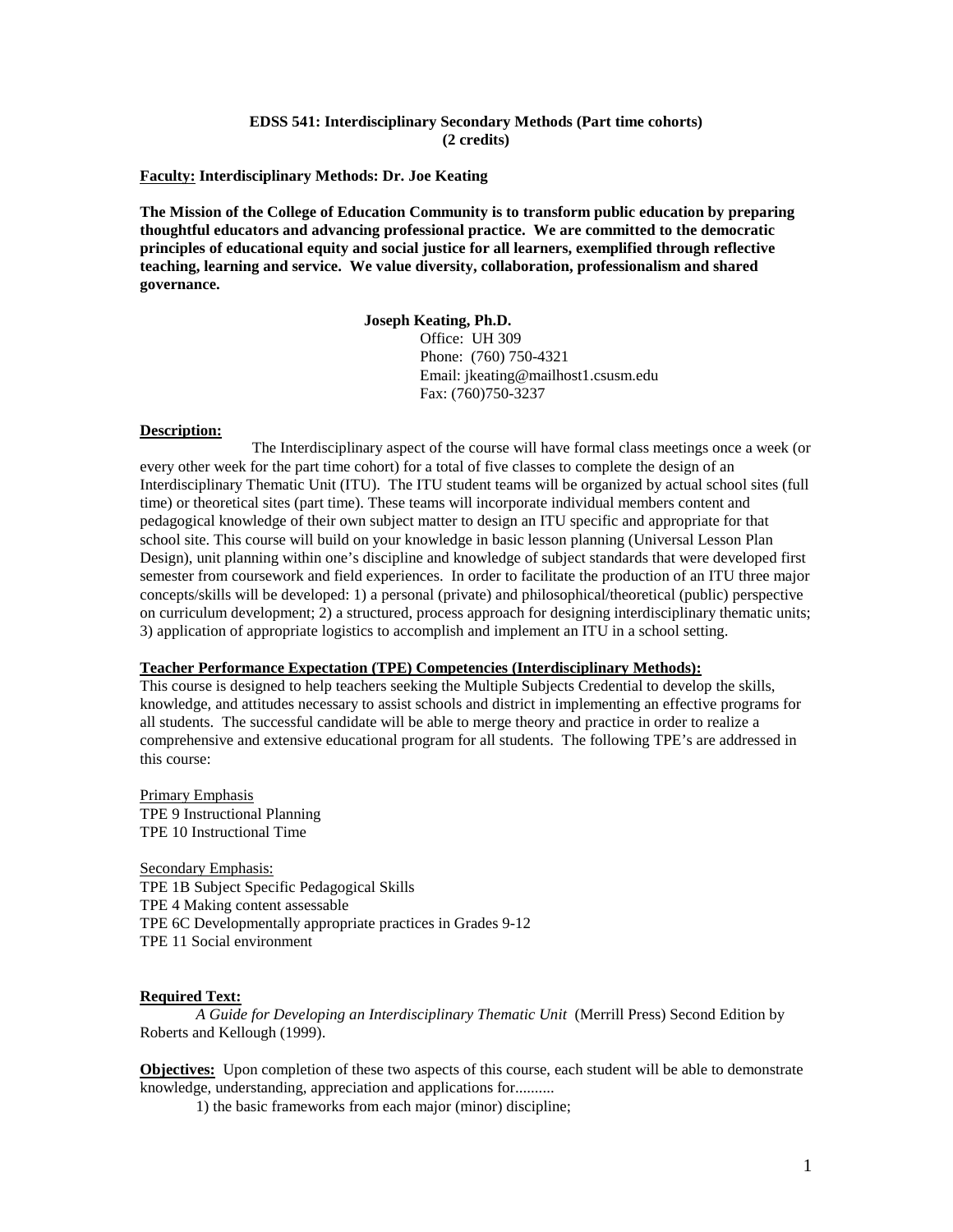2) the basic history, philosophy and strategies utilized in one's major (minor) discipline;

3) curriculum development from a personal and public perspective;

4) application of cooperative learning skills and training methods that are applicable for teachers designing and implementing interdisciplinary curricula;

5) design processes used in the development of universal lesson plans and unit plans as a foundation for the design of an interdisciplinary, thematic unit (ITU).

# **Course Schedule/Overview:**

This course will be held Monday from 9-11:15 for the **Inland) and** from 12:30-2:45 **(Coastal)** and on Tuesday from 6-8:00 per the schedule for the (**Part-time** ).

Assessments: 1) Your team should appoint a **group leader** who will be responsible for submitting their groups completed intermediate tasks on time each week. 2) You will receive a *formative (intermediate) assessment* for each of these per your task completion schedule. Your group will also receive a *summative (final) assessment* based on the final presentation and written report on your Interdisciplinary Thematic Unit (ITU) plan.3) **Individual** as well as **group grades** will used for both formative and summative assessments. 4) A **scoring rubric** will be used as part of the formative and summative assessments to assign both individual and group grades. See task sheets for details.

In addition, in order to model best practices for cooperative learning, all those elements considered critical for optimum and successful cooperative learning will be in place as part of the logistics of the assignment . These includes the following (Johnson and Johnson,1994, Keating,, 2002:

- 1) clearly defined assignments, timelines and rubrics (as well as models or examples)
- 2) individual have assigned tasks via task sheets
- 3) formative and summative assessments
- 4) individual and group accountability
- 5) opportunities for face-to-face interactions to explain various group tasks
- 6) ongoing teacher and student evaluation and reflections on group processing skills
- 7) audience accountability for content and interaction with group presentations
- 8) pre-training sessions to develop or reinforce cooperative skills
- 9) group awards for exemplary content or process delivery

As an individual you will also be responsible to complete the assigned readings and reading logs from the text(as a basis for class discussions). In order to evaluate your understanding and ability to apply this process, you will be given a final written exam related to the process of designing ITU's.

# (**Assignments and Readings listed in bold with \*)**

# **Class 1: January 28th :(\*Read Chapter One-Introduction to ITU)**

- Overview of syllabus
- Overview of ITU (interdisciplinary thematic unit) plan (Chapter One)
- Overview of curriculum development models (public)
- Discussion in small and large group of private curriculum philosophy
- Work Independently in groups—**tasks due (rough draft):**
	- #1 Brainstorm Theme/location/grade level/time frame
	- $\bullet$  #2 rationale/justification : should be 1) specific for site as well as 2) inclusion of specific standards that are addressed for each of the disciplines applied and infuse 3) private, personal curriculum philosophy
	- **Due: Group Task Sheet with task #1 and #2 Completed**

# **Class 2: March 4: (\*Read Chapter Two-- Initiating ITU's))**

- Group Discussion of Chapter Two
- Work Independently in groups--**tasks due (rough draft)**:
	- #3 unit overview part 1: see task sheet for description;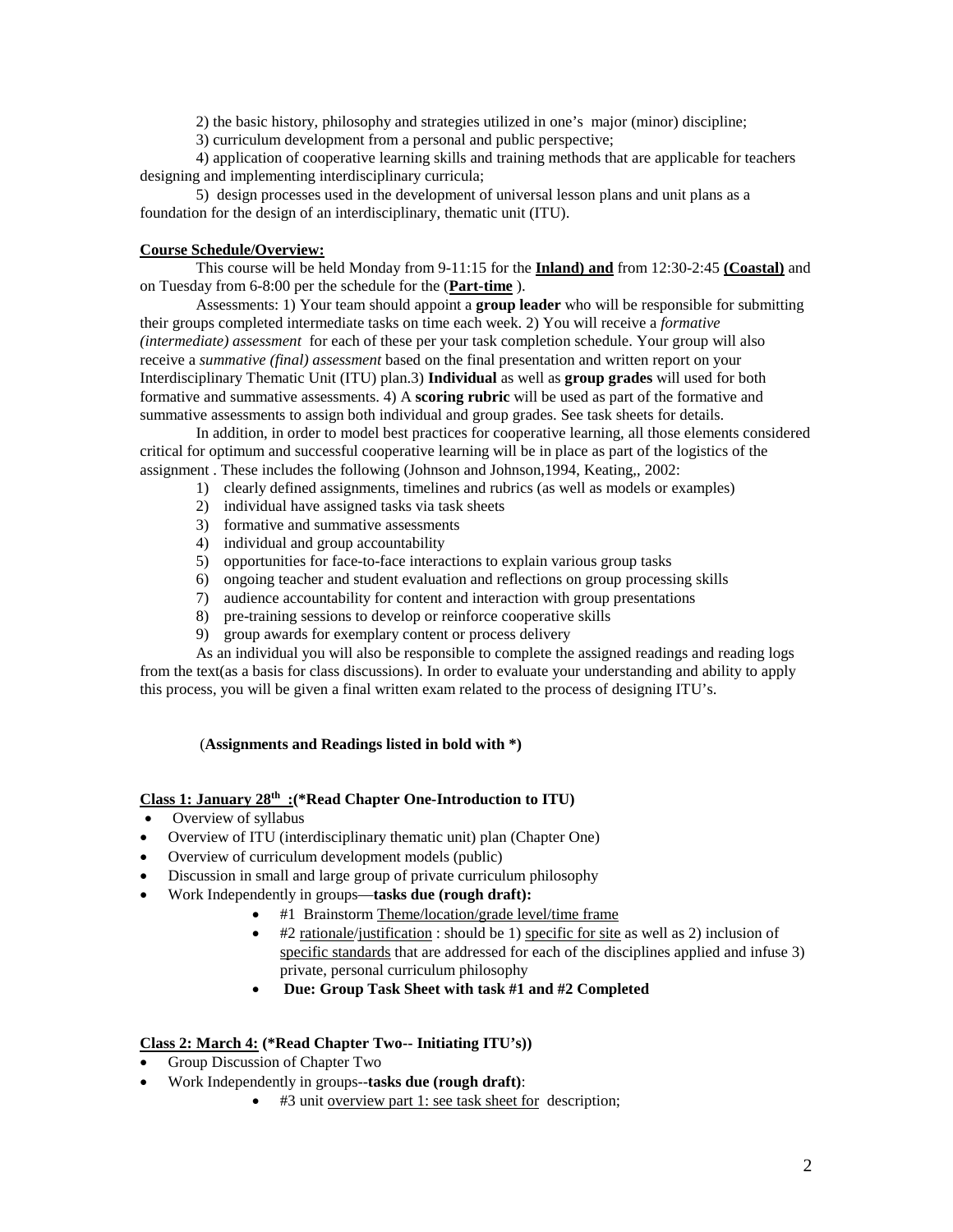- #4 the overall behavioral objectives (cognitive, psychomotor, affective) as well as the type of assessments that would be used for these ITU objectives (summative/formative)
	- #5 scope and sequence (matrix) for the time frame of the ITU

**Due: Group Task Sheet with task # 3, 4 and 5**

# **Reading Logs Ch 1-2**

# **Class 3: March 11:** (**\*Read Chapter Three-- Developing Objectives)**

- Group Discussion of Chapter Three
- Work Independently in groups—**tasks due (rough draft):**
	- #6 activities, logistics, resources for each discipline including specific technology applications
	- #7 justification/explanation of how these strategies will be supportive of principle of inclusive education including linguistically and culturally diverse students (**specific attention to SDAIE but also other special needs such as physical challenged etc.)**

#### **Due: Group Task Sheet with task #6, 7 Reading Logs Ch. 3**

# **Class 4: March 18th** (\***Read Chapters Four and Five— Assessing and Evaluating and Examples of ITU's)**

- Group Discussion of Chapter 4 and 5
- Work Independently in groups---**tasks due (rough draft):**
	- #8 individual discipline lesson plans (each person must write at least one lesson plan)
	- #9a overview of presentation including # 9b (outline of Action Research plan for evaluation of ITU and #9c (if time permits) ) share work of draft of final written ITU with another ITU team for feedback
	- any revisions to former sections should be discussed/considered with group

#### **Due: Group Task Sheet with task #8 and #9a and #9b Reading Logs Ch. 4-5**

# **Class 5: March 25th (Teams meet independently with instructor at predetermined time to go over any questions etc)**

# **Class 6:April 15th**

#10 Group oral presentation;

- collection of final written ITU that includes a self-evaluation of group process skills (about 15 minutes will be allotted for each teams'presentation).
- Audience accountability plan (discussion of instructor with students)
- Final written exam of ITU process

# **Due: Group Task Sheet with task #10 (please give me a personal copy before your presentation begins)**

# **Final Grade: based on 100 pts.**

- **1) reading logs/discussion of Chapters 1-5 = 10 pts. TPE 1, 4, 6C, 9**
- **2) final exam on ITU implementation process = 10 pts TPE 9,10**
- **3) individual formative grade on ITU development (10** tasks@2pts **each) = 20 pts. TPE 10, 11**
- **4) individual summative grade on final presentation and written ITU = 20 + 20 = 40 pts. TPE 1B, 9, 10**
- **5) group summative grade on final presentation and written ITU = 20 pts. 1B, 9, 10**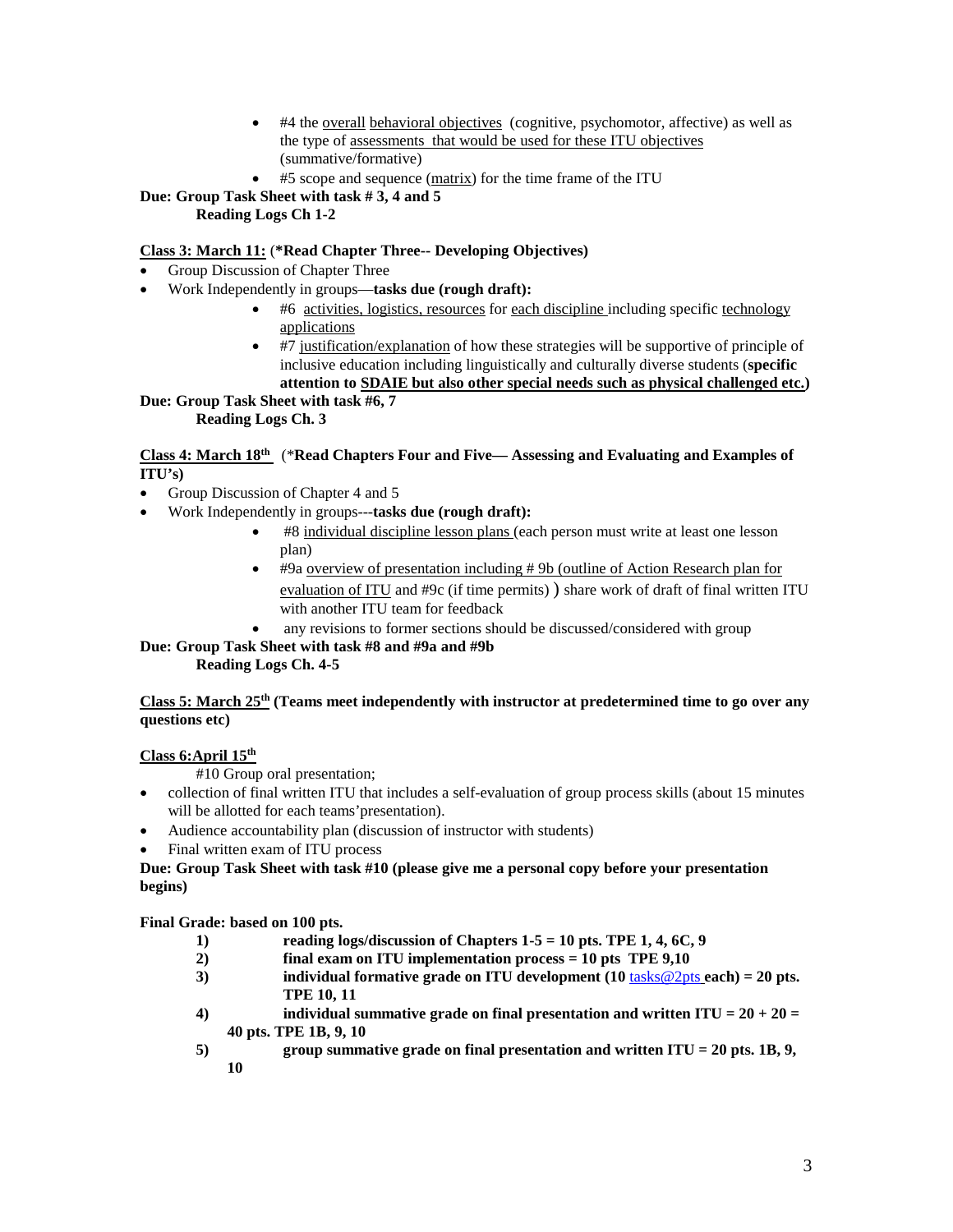**Assessments/ Requirements: (attendance at all classes is essential to receiving intermediate assessments, involvement in discussions of readings and appropriate penalties will be assessed for unexcused absences (half credit for written assignments and no credit for that intermediate assessment for that days work)**

## **Grading:**

| There are 100 points possible. The final grading scale is: |                     |  |
|------------------------------------------------------------|---------------------|--|
| $A = 93-100$                                               | $C_{\pm} = 78 = 79$ |  |
| $A = 90-92$                                                | $C = 73-77$         |  |
| $B_{+} = 88 - 89$                                          | $D = 60-69$         |  |
| $B = 83-87$                                                | $F = 0.59$          |  |
| $B = 80-82$                                                |                     |  |

## **ITU Team Intermediate (Formative) Task Completion Sheet**

Include in the team folder as attachments for each task: 1) who worked on each task(s) and what role they played and 2) a completed draft copy of that task for the ITU(hand written is fine). One or more tasks will be completed and evaluated by instructors per week.

Each individual in the group will be assessed on each of these formative individual tasks using the following rubric: 5= the task is completed, exceptional well written and follows all guidelines; 4=the task is completed, well written and follows all quidelines; 3= the task either is incomplete, not clear written, or does not follow guidelines; 1= the task lacks two of three components; 0= the task lacks elements all three components. A similar rubric will be used to assess the summative products (oral and written presentations of ITU)

Group Names/Site Location/Subject matter addressed:

Task #1 Ideas for Interdisciplinary Thematic Unit (ITU)---\*include a working theme for the unit

Task #2 Rationale/Justification based on: a) school site and student targets and b) frameworks/standards for each of the disciplines; c) personal perspectives of the team.

Task #3 Unit overview (part 1) that describes the sub-tasks: 1) goals; 2)standards to be addressed; 3) major questions for students to consider. 4) general formative and summative assessment to be used;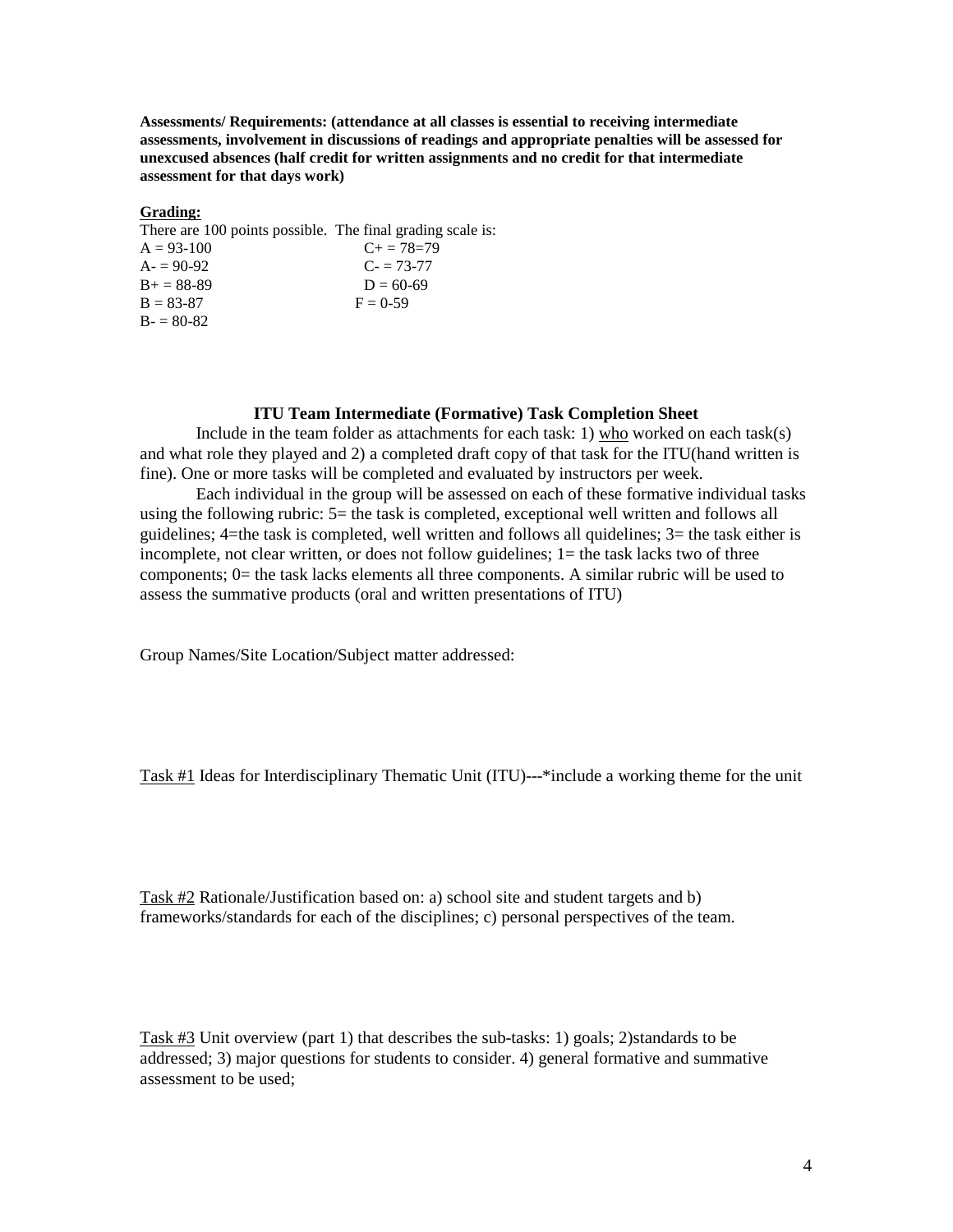Task #4 Unit overview (part 2). 5) objectives (overall) which should include some cognitive, affective and psychomotor and their corresponding specific assessments

Task #5 Unit overview (part 3). 6) A content matrix calendar that includes a timeline for the scope and sequence of the ITU.

Task #6 1) Activities ( may be discipline or interdisciplinary specific), 2) major teaching strategies 3) organizational patterns and 4) specific resources (People, Places and Things) including what technology applications will be used

Task #7: General teaching strategies and additional considerations needed for inclusion of all students in the proposed support systems developed in Tasks #5 and #6.

Task #8: An individual Universal Design lesson plan from each member of the group with a brief description of the context of this lesson plan.

Task #9: A) Draft overview of proposed oral presentation; B) share work of draft of final written ITU with another ITU team for feedback. C) Draft proposal for an action research design that will evaluate the implementation of your ITU